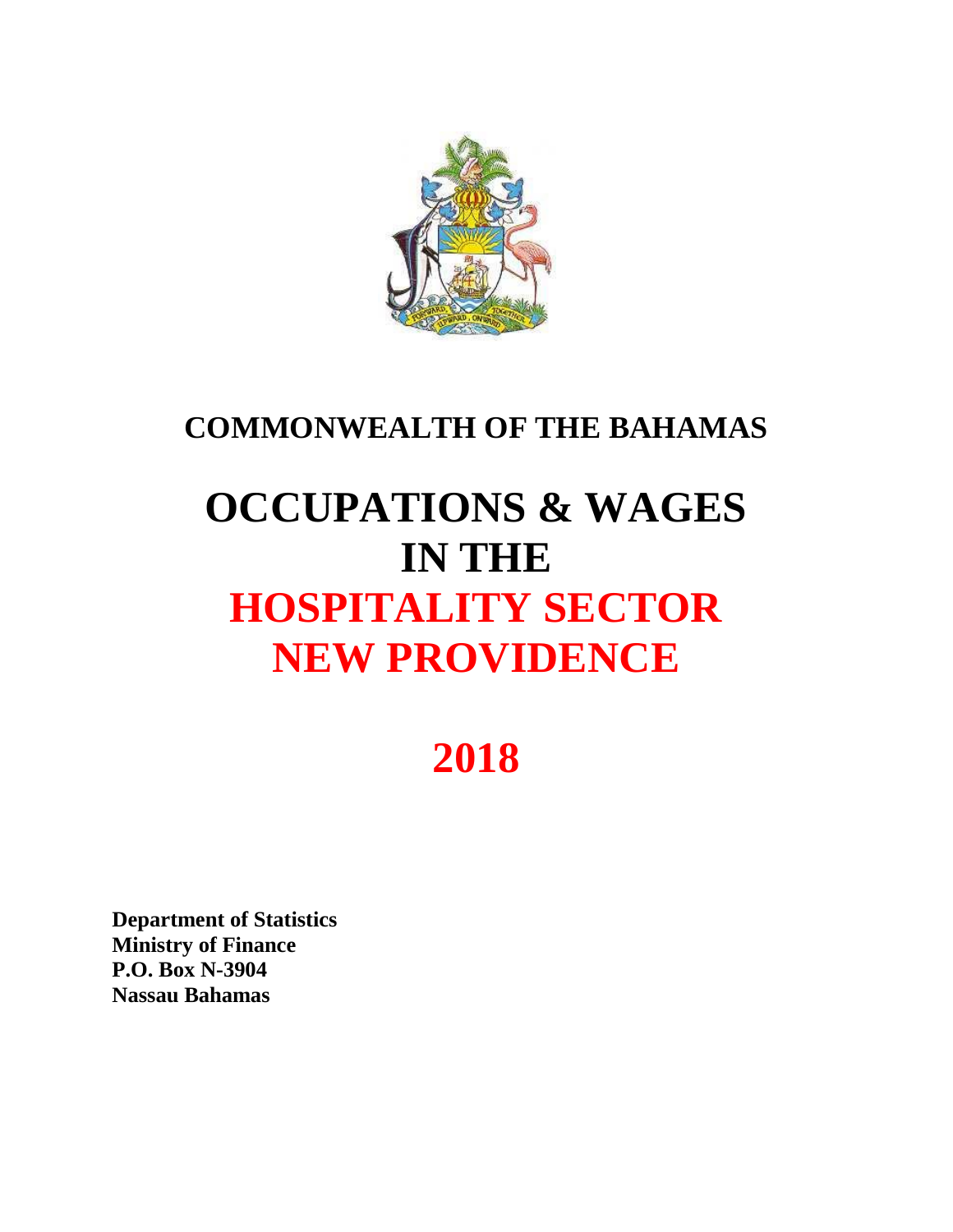#### **F O R E W O R D**

This report provides data on persons employed in the Accommodation and Food Service Activities Industry in New Providence. The report contains information on occupation, sex; average hours worked and average basic wages per week for the year 2018. The information provided in the document was obtained from an administrative data source of leading Accommodation and Food Service Activities establishments which account for approximately fifty percent (50%) of total employment in these establishments operating in New Providence in 2018. Though limited in this respect, the results do provide valuable information on occupations, average basic wages *(not including mandatory and other gratuities for tip category workers)* and average hours worked in the Accommodation and Food Service Activities sector.

This report, previously named the **'Occupations & Wages Report in the Hotel Industry'** was renamed in 2011 to **'Occupations & Wages in the Accommodation and Food Service Activities Industry'** to comply with revised industrial classification outlined in the International Industrial Classification of All Economic Activities (ISIC 2008). Up to 2012, this report provided data for All Bahamas, New Providence and Grand Bahama and The Family Islands. However, this 2018 report provides data only for New Providence. The Department of Statistics wishes to acknowledge the valuable cooperation and assistance of participating agencies such as the Department of Labour, The Bahamas Hotel Employers' Association (BHEA) and the Bahamas Hotel Catering & Allied Workers Union (BHC & AWU). This report was prepared by **Mrs. Cindy Stuart, Statistician III, Leona Wilson Acting Director and** 

**Ms. Tricia Thurston, staff of the Labour Market Information Unit**. We gratefully acknowledge the assistance of the web administrator responsible for mounting it on the department's web-site.

 $\chi/d$ 

**Leona Wilson Acting Director**

**Department of Statistics**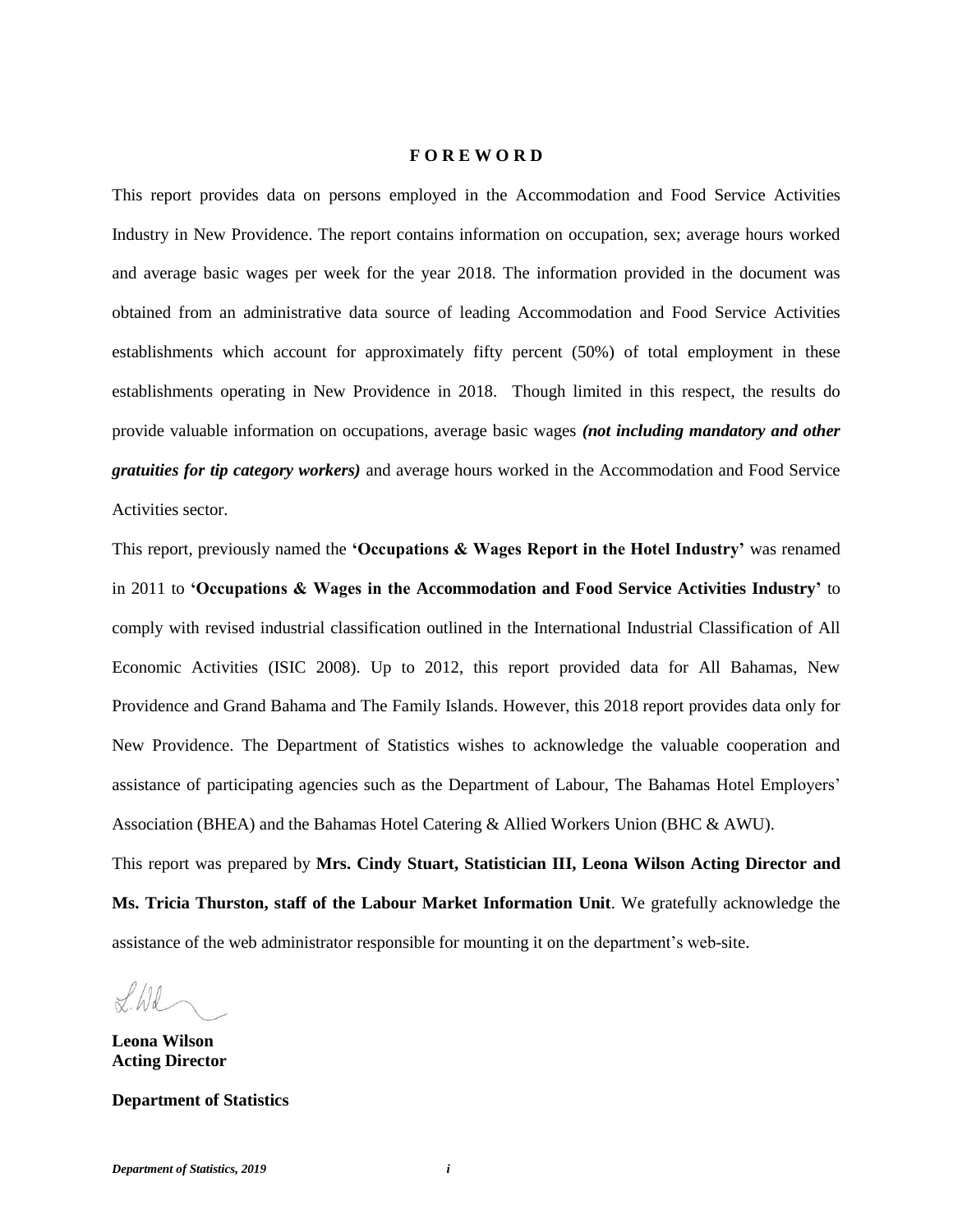## TABLE OF CONTENTS

|                   |                                                                                                                                                                                                        | PAGE NO.       |
|-------------------|--------------------------------------------------------------------------------------------------------------------------------------------------------------------------------------------------------|----------------|
| Foreword          |                                                                                                                                                                                                        | $\mathbf{i}$   |
| Table of Contents |                                                                                                                                                                                                        | $\mathbf{ii}$  |
| Data Highlights   |                                                                                                                                                                                                        | $iii - iv$     |
| Table 1           | Distribution of Employed Persons<br>in the Accommodation And Food Service<br>Activities Industry by Occupational Group<br>and Sex - New Providence: 2018                                               | 1              |
| Table 2           | Employed Persons in the Accommodation<br>And Food Service Activities Industry<br>by Occupational Group, Sex and<br>Average Wage per Week -<br>New Providence: 2018 & 2017                              | $\overline{2}$ |
| Table 3           | Employed Persons in the Accommodation<br>And Food Service Activities Industry<br>By Occupational Group, Sex, Actual and<br>Percentage Change in Number of Employees<br>New Providence: 2018 & 2017     | 3              |
| Table 4           | Employed Persons in the Accommodation<br>And Food Service Activities Industry by<br>Occupational Group, Sex, Actual and<br>Percentage Change in Average Wage per Week -<br>New Providence: 2018 & 2017 | 4              |
| Table 5           | Employed Persons in the Accommodation<br>And Food Service Activities Industry<br>by Occupation, Sex, Average Hours Worked &<br>Average Wage per Week -<br>New Providence: 2018                         | $5-9$          |
| Chart 1           | Number of Persons Employed in the Accommodation<br>And Food Service Activities Industry by Gender<br>New Providence: 2003 - 2018                                                                       | 10             |
| Chart 2           | Trend of Average Weekly Wage by gender 2003-2018                                                                                                                                                       | 11             |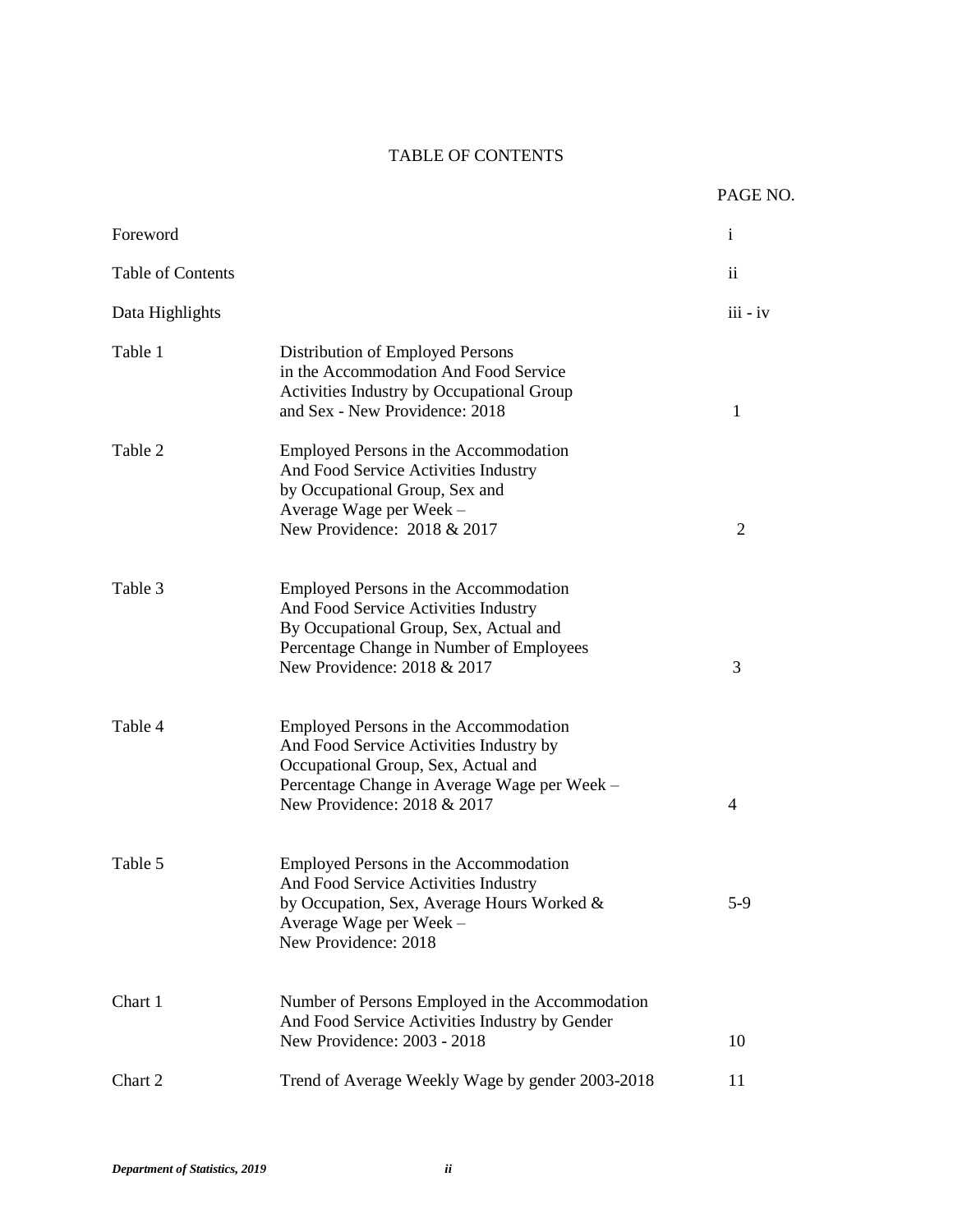## DATA HIGHLIGHTS

The opening of Bahamar in 2015 continued to have a significant impact on the number of persons employed within the Hospitality Sector.

In 2018, the number of workers in the Accommodation and Food Service Activities Industry in New Providence increased by 2,177 or 18.6%. The total number of male employees increased by 884 or 15.7% and the total number of female employees increased by 1,293 or 21.3%.

Service and Sales Workers was the largest occupational group, accounting for 43.5% of all workers in 2018 with 6,030 employees, an increase of 1,100 employees or 22.3% over 2017. This was followed by the Elementary Occupational group with 25.3% and 3,510 employees, an increase of 923 employees or 35.7% over 2017.

In contrast, average weekly wages of workers in the Hospitality Sector decreased by 1.9% from 2017 to 2018. The average weekly wage decreased for both males (1.6%) and females (2.1%).

Professionals, Science and Engineering Professionals earned the highest weekly wage of \$1003. This was followed closely by Managers who earned an average of \$947. However, the lowest average weekly wage of \$264 was earned in the Elementary Occupational Group.

In 2018, the total average hours worked was 39. Within the Industry, both males and females worked an average of 39 hours per week.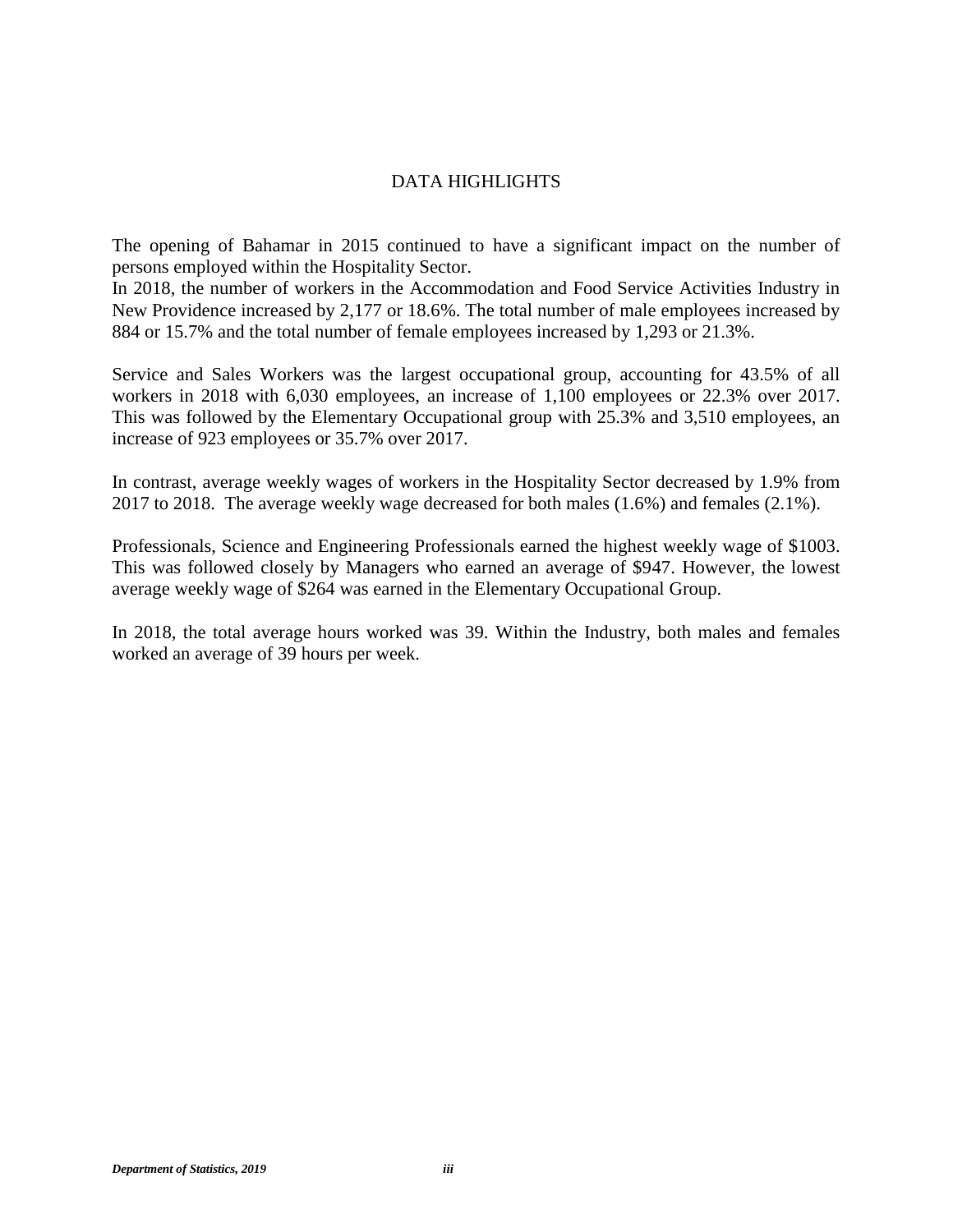| <b>EMPLOYED PERSONS</b><br>IN THE HOTEL INDUSTRY | 2003            | 2004           | 2005            | 2006   | 2007            | 2008            | 2009            | 2010   | 2011   | 2012   | 2013            | 2014            | 2015            | 2016       | 2017   | 2018            |
|--------------------------------------------------|-----------------|----------------|-----------------|--------|-----------------|-----------------|-----------------|--------|--------|--------|-----------------|-----------------|-----------------|------------|--------|-----------------|
|                                                  |                 |                |                 |        |                 |                 |                 |        |        |        |                 |                 |                 |            |        |                 |
| <b>ALL BAHAMAS</b>                               |                 |                |                 |        |                 |                 |                 |        |        |        |                 |                 |                 |            |        |                 |
| <b>TOTAL</b>                                     | 11,369          | 12,022         | 12,023          | 11,946 | 13,440          | 12,630          | 11,681          | 11,746 | 11,802 | 11,651 | <b>N/A</b>      | N/A             | N/A             | N/A        | N/A    | N/A             |
| <b>MALE</b>                                      | 5,423           | 5,745          | 5,728           | 5,666  | 6,313           | 5,947           | 5,610           | 5,968  | 5.600  | 5,616  | N/A             | N/A             | N/A             | <b>N/A</b> | N/A    | N/A             |
| <b>FEMALE</b>                                    | 5,946           | 6.277          | 6.295           | 6.280  | 7,127           | 6,683           | 6.071           | 5,778  | 6.202  | 6,035  | N/A             | N/A             | N/A             | N/A        | N/A    | N/A             |
| <b>INEW PROVIDENCE</b>                           |                 |                |                 |        |                 |                 |                 |        |        |        |                 |                 |                 |            |        |                 |
|                                                  |                 |                |                 |        |                 |                 |                 | 10,946 | 11,243 | 11,041 |                 |                 |                 | 10,094     | 11,686 |                 |
| <b>TOTAL</b><br><b>MALE</b>                      | 10,176<br>4,881 | 9,812<br>4,776 | 10,020<br>4,844 | 10,823 | 12,356<br>5,884 | 11,619<br>5,564 | 10,895<br>5,282 | 5,599  | 5,389  | 5.374  | 10,981<br>5,313 | 10,862<br>5,361 | 10,372<br>5,128 | 4,986      | 5.616  | 13,863<br>6,500 |
|                                                  |                 |                |                 | 5,233  | 6,472           |                 | 5,613           | 5,347  | 5,854  | 5,667  |                 | 5,501           | 5,244           | 5,108      | 6.070  |                 |
| <b>FEMALE</b>                                    | 5,295           | 5,036          | 5,176           | 5,590  |                 | 6,055           |                 |        |        |        | 5,668           |                 |                 |            |        | 7,363           |
| <b>GRAND BAHAMA AND</b>                          |                 |                |                 |        |                 |                 |                 |        |        |        |                 |                 |                 |            |        |                 |
| <b>THE FAMILY ISLANDS</b>                        |                 |                |                 |        |                 |                 |                 |        |        |        |                 |                 |                 |            |        |                 |
| <b>TOTAL</b>                                     | 1,193           | 2,210          | 2,003           | 1,123  | 1,084           | 1,011           | 786             | 800    | 559    | 610    | <b>N/A</b>      | N/A             | N/A             | N/A        | N/A    | N/A             |
| <b>MALE</b>                                      | 542             | 969            | 884             | 433    | 429             | 383             | 328             | 369    | 211    | 242    | N/A             | N/A             | N/A             | N/A        | N/A    | N/A             |
| <b>FEMALE</b>                                    | 651             | 1,241          | 1,119           | 690    | 655             | 628             | 458             | 431    | 348    | 368    | N/A             | N/A             | N/A             | <b>N/A</b> | N/A    | N/A             |
| <b>AVERAGE WAGE</b><br><b>PER WEEK</b>           | 2003            | 2004           | 2005            | 2006   | 2007            | 2008            | 2009            | 2010   | 2011   | 2012   | 2013            | 2014            | 2015            | 2016       | 2017   | 2018            |
|                                                  |                 |                |                 |        |                 |                 |                 |        |        |        |                 |                 |                 |            |        |                 |
| <b>ALL BAHAMAS</b>                               |                 |                |                 |        |                 |                 |                 |        |        |        |                 |                 |                 |            |        |                 |
| <b>TOTAL</b>                                     | \$336           | \$335          | \$355           | \$342  | \$361           | \$359           | \$365           | \$370  | \$385  | \$383  | N/A             | N/A             | N/A             | N/A        | N/A    | N/A             |
| <b>MALE</b>                                      | \$360           | \$362          | \$381           | \$366  | \$379           | \$375           | \$376           | \$376  | \$399  | \$396  | N/A             | N/A             | N/A             | N/A        | N/A    | N/A             |
| <b>FEMALE</b>                                    | \$314           | \$310          | \$332           | \$320  | \$346           | \$344           | \$356           | \$364  | \$372  | \$371  | N/A             | N/A             | N/A             | N/A        | N/A    | N/A             |
| <b>INEW PROVIDENCE</b>                           |                 |                |                 |        |                 |                 |                 |        |        |        |                 |                 |                 |            |        |                 |
| <b>TOTAL</b>                                     | \$335           | \$341          | \$367           | \$351  | \$369           | \$365           | \$370           | \$375  | \$388  | \$387  | \$344           | \$393           | \$407           | \$420      | \$425  | \$417           |
| <b>MALE</b>                                      | \$359           | \$368          | \$392           | \$373  | \$387           | \$380           | \$380           | \$381  | \$402  | \$400  | \$344           | \$408           | \$418           | \$433      | \$437  | \$430           |
| <b>FEMALE</b>                                    | \$313           | \$316          | \$344           | \$329  | \$354           | \$351           | \$361           | \$369  | \$376  | \$376  | \$345           | \$386           | \$395           | \$407      | \$415  | \$406           |
|                                                  |                 |                |                 |        |                 |                 |                 |        |        |        |                 |                 |                 |            |        |                 |
| <b>GRAND BAHAMA AND</b>                          |                 |                |                 |        |                 |                 |                 |        |        |        |                 |                 |                 |            |        |                 |
| THE FAMILY ISLANDS                               |                 |                |                 |        |                 |                 |                 |        |        |        |                 |                 |                 |            |        |                 |
| <b>TOTAL</b>                                     | \$343           | \$306          | \$298           | \$260  | \$270           | \$285           | \$300           | \$298  | \$307  | \$309  | N/A             | N/A             | N/A             | N/A        | N/A    | N/A             |
| <b>MALE</b>                                      | \$372           | \$332          | \$320           | \$280  | \$278           | \$306           | \$315           | \$290  | \$312  | \$319  | N/A             | N/A             | N/A             | N/A        | N/A    | N/A             |
| <b>FEMALE</b>                                    | \$318           | \$285          | \$280           | \$247  | \$264           | \$272           | \$290           | \$304  | \$304  | \$301  | N/A             | N/A             | N/A             | N/A        | N/A    | N/A             |

#### **OCCUPATIONS AND WAGES IN THE ACCOMMODATION AND FOOD SERVICE ACTIVITIES INDUSTRY NUMBER OF EMPLOYED PERSONS AND AVERAGE WAGE PER WEEK BY ISLAND AND SEX 2003-2018**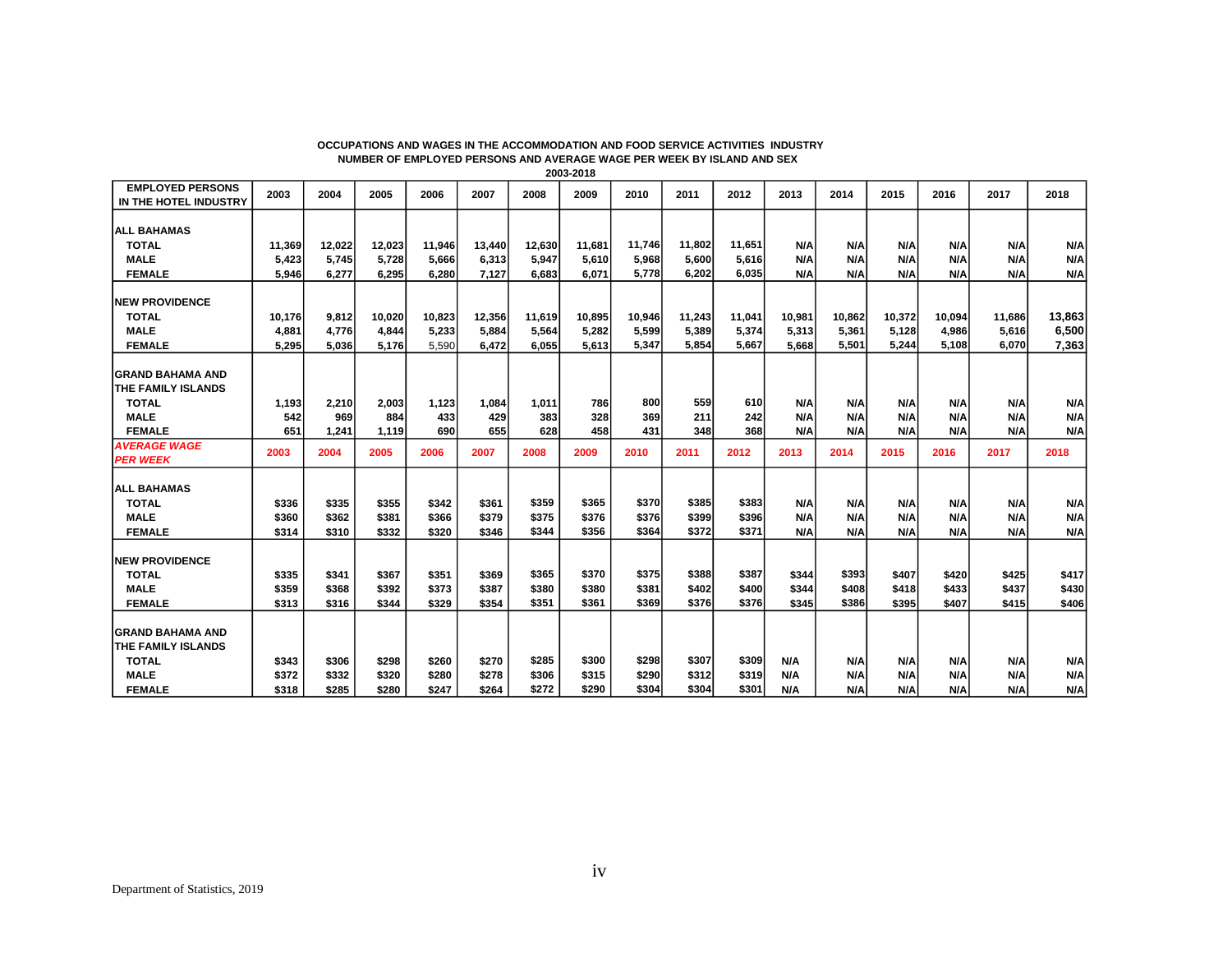#### **DISTRIBUTION OF EMPLOYED PERSONS IN THE ACCOMMODATION AND FOOD SERVICE ACTIVITIES INDUSTRY BY OCCUPATIONAL GROUP AND SEX - NEW PROVIDENCE: 2018**

| <b>OCCUPATIONAL GROUP</b>                                      | <b>TOTAL</b> | <b>TOTAL % MALE</b> |              | MALE % | <b>FEMALE</b> | <b>FEMALE %</b> | <b>SEX DISTRIBUTION</b> |               |
|----------------------------------------------------------------|--------------|---------------------|--------------|--------|---------------|-----------------|-------------------------|---------------|
|                                                                |              |                     |              |        |               |                 | <b>MALE</b>             | <b>FEMALE</b> |
| <b>TOTAL</b>                                                   | 13,863       | 100.0%              | 6,500        | 100.0% | 7,363         | 100.0%          | 46.9%                   | 53.1%         |
| <b>MANAGERS</b>                                                | 984          | 7.1%                | 479          | 7.4%   | 505           | 6.9%            | 48.7%                   | 51.3%         |
| PROFESSIONALS, SCIENCE AND<br><b>ENGINEERING PROFESSIONALS</b> | 197          | 1.4%                | 100          | 1.5%   | 97            | 1.3%            | 50.8%                   | 49.2%         |
| TECHNICIANS AND ASSOCIATE<br>PROFESSIONALS                     | 1,031        | 7.4%                | 431          | 6.6%   | 600           | 8.1%            | 41.8%                   | 58.2%         |
| ICLERICAL SUPPORT WORKERS                                      | 1,488        | 10.7%               | 563          | 8.7%   | 925           | 12.6%           | 37.8%                   | 62.2%         |
| <b>SERVICE AND SALES WORKERS</b>                               | 6,030        | 43.5%               | 2,771        | 42.6%  | 3,259         | 44.3%           | 46.0%                   | 54.0%         |
| <b>SKILLED AGRICULTURE AND FISHERY</b><br><b>WORKERS</b>       | 46           | 0.3%                | 28           | 0.4%   | 18            | 0.2%            | 60.9%                   | 39.1%         |
| <b>CRAFT AND RELATED TRADE WORKERS</b>                         | 455          | 3.3%                | 340          | 5.2%   | 115           | 1.6%            | 74.7%                   | 25.3%         |
| PLANT AND MACHINE OPERATORS AND<br><b>ASSEMBLERS</b>           | 120          | 0.9%                | 104          | 1.6%   | 16            | 0.2%            | 86.7%                   | 13.3%         |
| <b>IELEMENTARY OCCUPATIONS</b>                                 | 3,510        | 25.3%               | 1,683        | 25.9%  | 1,827         | 24.8%           | 47.9%                   | 52.1%         |
| INOT STATED                                                    | 2            | 0.0%                | $\mathbf{1}$ | 0.0%   |               | 0.0%            | 50.0%                   | 50.0%         |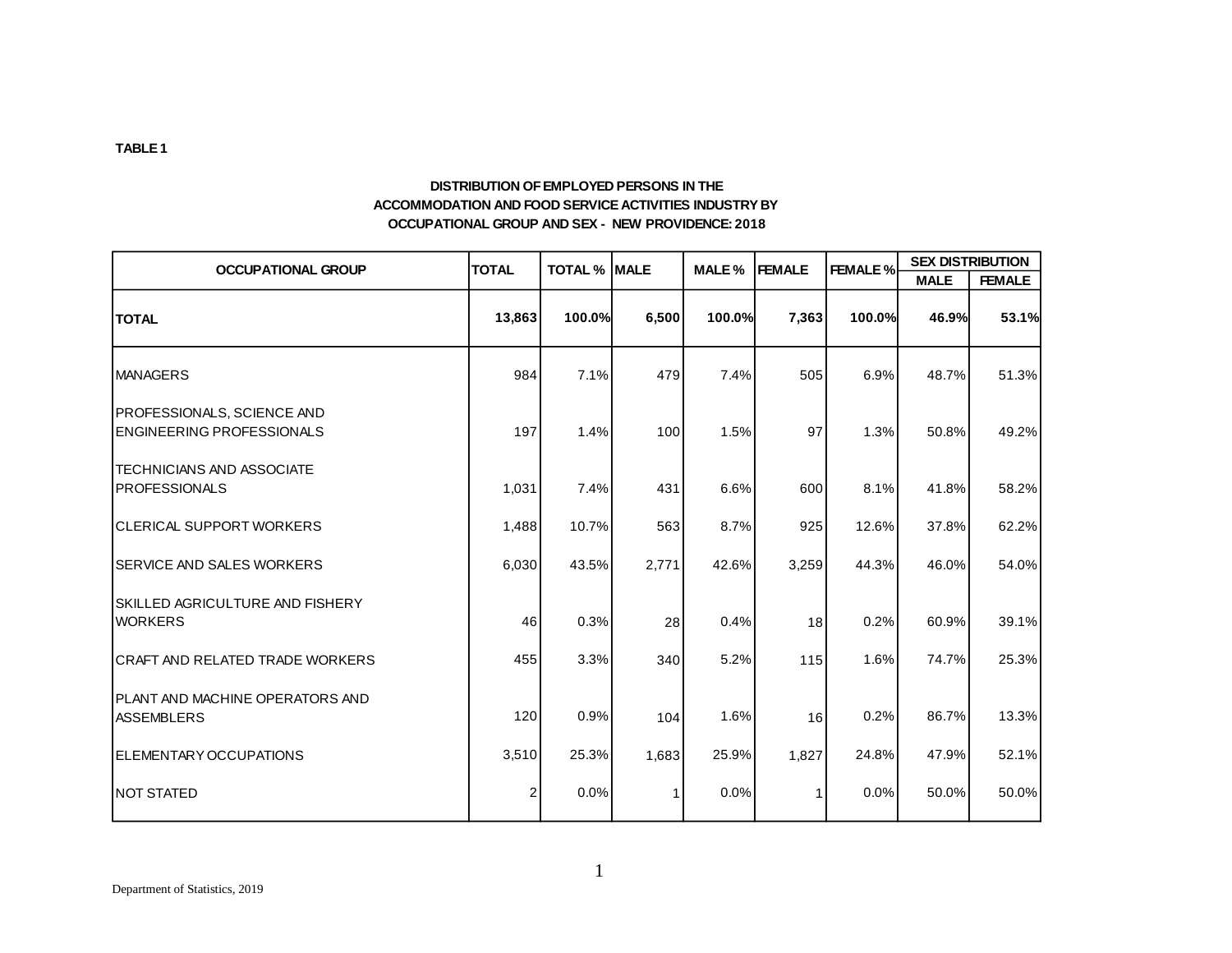|                                                                       |                | 2018           |                | 2017           |                |                |  |  |  |
|-----------------------------------------------------------------------|----------------|----------------|----------------|----------------|----------------|----------------|--|--|--|
|                                                                       | <b>TOTAL</b>   | <b>MALE</b>    | <b>FEMALE</b>  | <b>TOTAL</b>   | <b>MALE</b>    | <b>FEMALE</b>  |  |  |  |
| <b>OCCUPATIONAL GROUP</b>                                             | <b>AVERAGE</b> | <b>AVERAGE</b> | <b>AVERAGE</b> | <b>AVERAGE</b> | <b>AVERAGE</b> | <b>AVERAGE</b> |  |  |  |
|                                                                       | <b>WAGE</b>    | <b>WAGE</b>    | <b>WAGE</b>    | <b>WAGE</b>    | <b>WAGE</b>    | <b>WAGE</b>    |  |  |  |
|                                                                       | <b>PER</b>     | <b>PER</b>     | <b>PER</b>     | <b>PER</b>     | <b>PER</b>     | <b>PER</b>     |  |  |  |
|                                                                       | <b>WEEK</b>    | <b>WEEK</b>    | <b>WEEK</b>    | <b>WEEK</b>    | <b>WEEK</b>    | <b>WEEK</b>    |  |  |  |
|                                                                       |                |                |                |                |                |                |  |  |  |
| <b>TOTAL</b>                                                          | \$417          | \$430          | \$406          | \$425          | \$437          | \$415          |  |  |  |
| <b>MANAGERS</b>                                                       | \$947          | \$988          | \$909          | \$905          | \$966          | \$850          |  |  |  |
| <b>PROFESSIONALS, SCIENCE AND</b><br><b>ENGINEERING PROFESSIONALS</b> | \$1,003        | \$1,010        | \$995          | \$924          | \$983          | \$867          |  |  |  |
| <b>TECHNICIANS AND ASSOCIATE</b><br><b>PROFESSIONALS</b>              | \$640          | \$689          | \$605          | \$609          | \$626          | \$594          |  |  |  |
| <b>ICLERICAL SUPPORT WORKERS</b>                                      | \$459          | \$455          | \$461          | \$474          | \$474          | \$474          |  |  |  |
| <b>ISERVICE AND SALES WORKERS</b>                                     | \$351          | \$359          | \$344          | \$350          | \$353          | \$347          |  |  |  |
| <b>ISKILLED AGRICULTURE AND FISHERY</b><br><b>WORKERS</b>             | \$547          | \$545          | \$550          | \$477          | \$467          | \$497          |  |  |  |
| <b>CRAFT AND RELATED TRADE</b><br><b>WORKERS</b>                      | \$417          | \$426          | \$392          | \$481          | \$471          | \$521          |  |  |  |
| <b>IPLANT AND MACHINE OPERATORS</b><br><b>AND ASSEMBLERS</b>          | \$433          | \$427          | \$474          | \$363          | \$416          | \$304          |  |  |  |
| <b>IELEMENTARY OCCUPATIONS</b>                                        | \$264          | \$278          | \$251          | \$257          | \$271          | \$243          |  |  |  |
| <b>NOT STATED</b>                                                     | \$339          | \$314          | \$363          |                |                |                |  |  |  |

#### **EMPLOYED PERSONS IN THE ACCOMMODATION AND FOOD SERVICE ACTIVITIES INDUSTRY BY OCCUPATIONAL GROUP, SEX AND AVERAGE WAGE PER WEEK - NEW PROVIDENCE: 2018 & 2017**

**TABLE 2**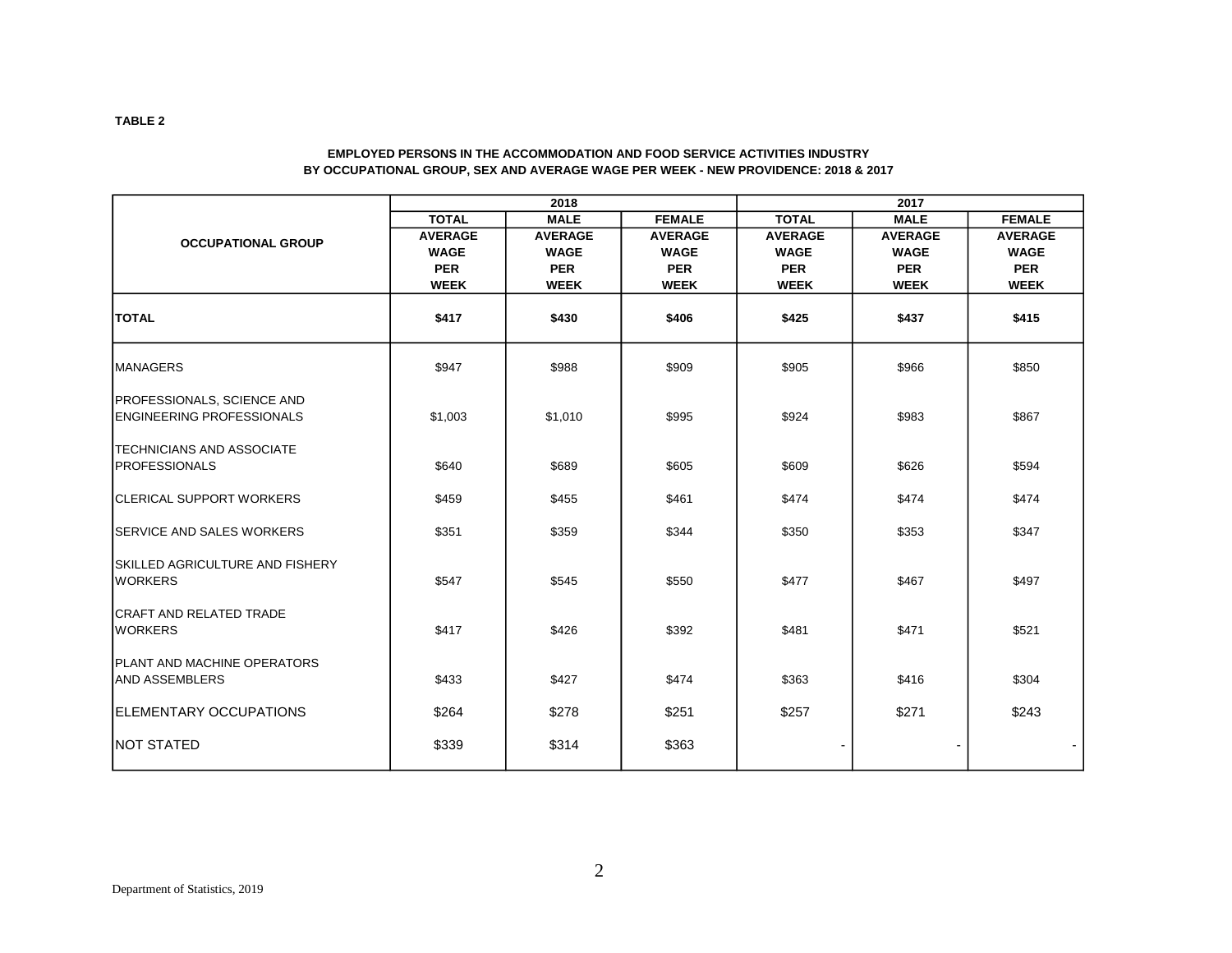#### **EMPLOYED PERSONS IN THE ACCOMMODATION AND FOOD SERVICE ACTIVITIES INDUSTRY BY OCCUPATIONAL GROUP, SEX, ACTUAL AND PERCENTAGE CHANGE IN NUMBER OF EMPLOYEES, NEW PROVIDENCE: 2018 & 2017**

|                                                                        |                  | <b>TOTAL</b> |                | <b>CHANGE</b> |       | <b>MALE</b>      |                 | <b>CHANGE</b>    |       | <b>FEMALE</b>    |               | <b>CHANGE</b> |
|------------------------------------------------------------------------|------------------|--------------|----------------|---------------|-------|------------------|-----------------|------------------|-------|------------------|---------------|---------------|
| <b>OCCUPATIONAL GROUP</b>                                              | <b>NUMBER OF</b> |              |                |               |       | <b>NUMBER OF</b> |                 |                  |       | <b>NUMBER OF</b> |               |               |
|                                                                        | <b>EMPLOYEES</b> |              | <b>ACTUAL</b>  | $\%$          |       | <b>EMPLOYEES</b> | <b>ACTUAL</b>   | $\frac{9}{6}$    |       | <b>EMPLOYEES</b> | <b>ACTUAL</b> | $\%$          |
|                                                                        | 2018             | 2017         |                |               | 2018  | 2017             |                 |                  | 2018  | 2017             |               |               |
| <b>TOTAL</b>                                                           | 13,863           | 11,686       | 2,177          | 18.6%         | 6,500 | 5,616            | 884             | 15.7%            | 7,363 | 6,070            | 1,293         | 21.3%         |
| <b>IMANAGERS</b>                                                       | 984              | 940          | 44             | 4.7%          | 479   | 447              | 32              | 7.2%             | 505   | 493              | 12            | 2.4%          |
| <b>PROFESSIONALS, SCIENCE AND</b><br><b>IENGINEERING PROFESSIONALS</b> | 197              | 201          | -4             | $-2.0%$       | 100   | 99               | $\mathbf{1}$    | 1.0%             | 97    | 102              | $-5$          | $-4.9%$       |
| <b>TECHNICIANS AND ASSOCIATE</b><br>PROFESSIONALS                      | 1031             | 998          | 33             | 3.3%          | 431   | 478              | $-47$           | $-9.8%$          | 600   | 520              | 80            | 15.4%         |
| <b>ICLERICAL SUPPORT WORKERS</b>                                       | 1488             | 1,354        | 134            | 9.9%          | 563   | 501              | 62              | 12.4%            | 925   | 853              | 72            | 8.4%          |
| <b>ISERVICE AND SALES WORKERS</b>                                      | 6030             | 4,930        | 1,100          | 22.3%         | 2771  | 2,372            | 399             | 16.8%            | 3,259 | 2,558            | 701           | 27.4%         |
| <b>SKILLED AGRICULTURE AND FISHERY</b><br><b>WORKERS</b>               | 46               | 69           | $-23$          | $-33.3%$      | 28    | 46               |                 | $-18$ . $-39.1%$ | 18    | 23               | $-5$          | $-21.7%$      |
| <b>CRAFT AND RELATED TRADE</b><br><b>WORKERS</b>                       | 455              | 364          | 91             | 25.0%         | 340   | 291              | 49 <sub>l</sub> | 16.8%            | 115   | 73               | 42            | 57.5%         |
| <b>PLANT AND MACHINE OPERATORS</b><br><b>AND ASSEMBLERS</b>            | 120              | 243          | $-123$         | -50.6%        | 104   | 128              |                 | $-24$ $-18.8%$   | 16    | 115              | $-99$         | $-86.1%$      |
| ELEMENTARY OCCUPATIONS                                                 | 3510             | 2,587        | 923            | 35.7%         | 1683  | 1,254            | 429             | 34.2%            | 1,827 | 1,333            | 494           | 37.1%         |
| <b>NOT STATED</b>                                                      |                  | 0            | $\overline{c}$ | $\mathbf 0$   |       | $\Omega$         | 11              | $\overline{0}$   | 1     | $\Omega$         |               | 0             |

**TABLE 3**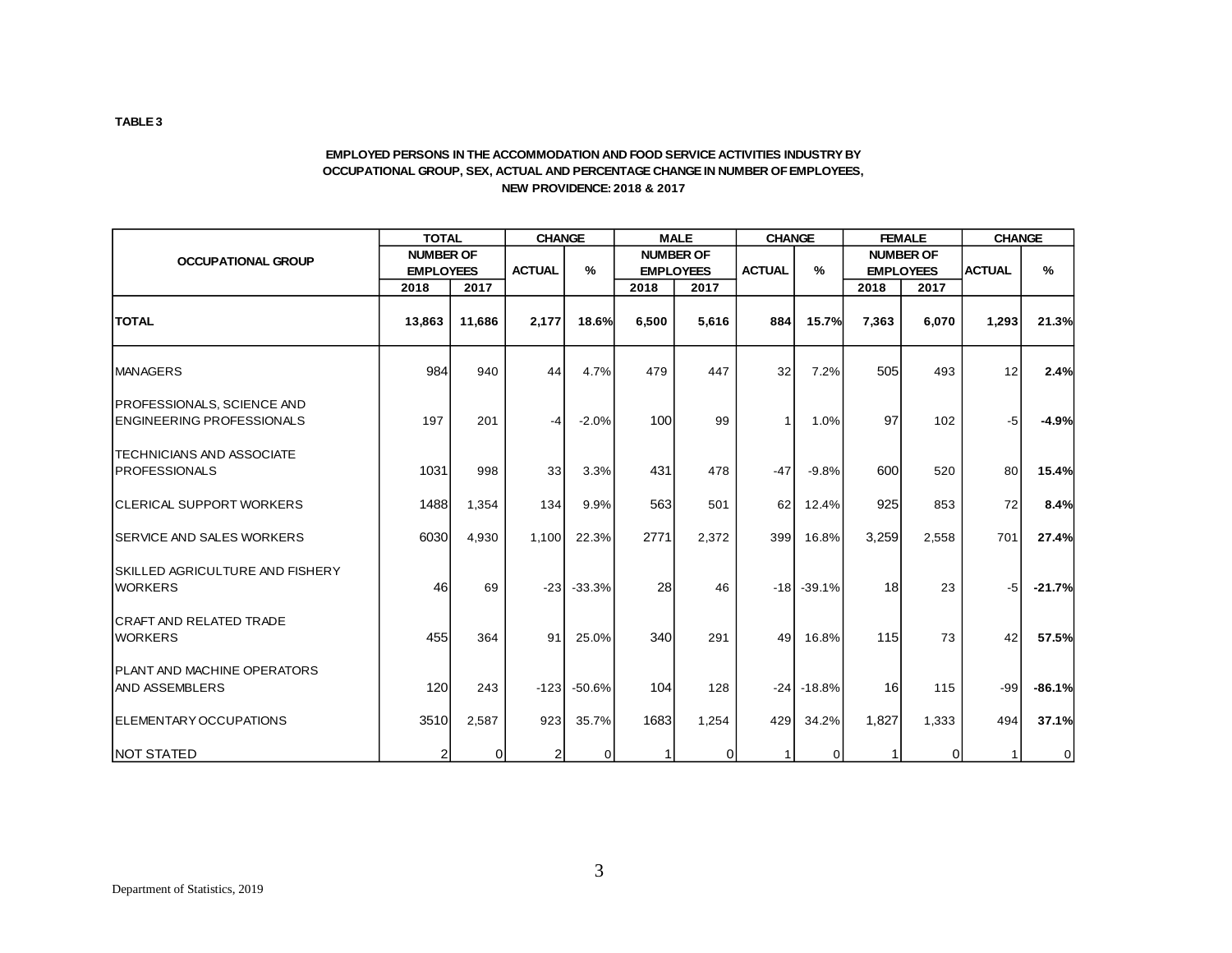#### **EMPLOYED PERSONS IN THE ACCOMMODATION AND FOOD SERVICE ACTIVITIES INDUSTRY BY OCCUPATIONAL GROUP, SEX, ACTUAL AND PERCENTAGE CHANGE IN AVERAGE WAGE PER WEEK, NEW PROVIDENCE: 2018 & 2017**

|                                                                        | <b>TOTAL</b>        |       | <b>CHANGE</b> |               |         | <b>MALE</b>         | <b>CHANGE</b> |               | <b>FEMALE</b> |                     | <b>CHANGE</b> |               |
|------------------------------------------------------------------------|---------------------|-------|---------------|---------------|---------|---------------------|---------------|---------------|---------------|---------------------|---------------|---------------|
| <b>OCCUPATIONAL GROUP</b>                                              | <b>AVERAGE WAGE</b> |       |               |               |         | <b>AVERAGE WAGE</b> |               |               |               | <b>AVERAGE WAGE</b> |               |               |
|                                                                        | <b>PER WEEK</b>     |       | <b>ACTUAL</b> | $\frac{9}{6}$ |         | <b>PER WEEK</b>     | <b>ACTUAL</b> | $\frac{9}{6}$ |               | <b>PER WEEK</b>     | <b>ACTUAL</b> | $\frac{9}{6}$ |
|                                                                        | 2018                | 2017  |               |               | 2018    | 2017                |               |               | 2018          | 2017                |               |               |
| <b>TOTAL</b>                                                           | \$417               | \$425 | $-$ \$8       | $-1.9%$       | \$430   | \$437               | $-57$         | $-1.6%$       | \$406         | \$415               | $-$ \$9       | $-2.1%$       |
| <b>MANAGERS</b>                                                        | \$947               | \$905 | \$42          | 4.7%          | \$988   | \$966               | \$22          | 2.3%          | \$909         | \$850               | \$59          | 6.9%          |
| <b>PROFESSIONALS, SCIENCE AND</b><br><b>IENGINEERING PROFESSIONALS</b> | \$1,003             | \$924 | \$79          | 8.5%          | \$1,010 | \$983               | \$27          | 2.8%          | \$995         | \$867               | \$129         | 14.8%         |
| <b>TECHNICIANS AND ASSOCIATE</b><br>PROFESSIONALS                      | \$640               | \$609 | \$31          | 5.1%          | \$689   | \$626               | \$64          | 10.2%         | \$605         | \$594               | \$11          | 1.9%          |
| <b>CLERICAL SUPPORT WORKERS</b>                                        | \$459               | \$474 | $-$15$        | $-3.2%$       | \$455   | \$474               | $-$19$        | $-3.9%$       | \$461         | \$474               | $-$13$        | $-2.7%$       |
| <b>ISERVICE AND SALES WORKERS</b>                                      | \$351               | \$350 | \$1           | 0.4%          | \$359   | \$353               | \$6           | 1.7%          | \$344         | \$347               | $-$ \$3       | $-0.7%$       |
| ISKILLED AGRICULTURE AND FISHERY<br><b>WORKERS</b>                     | \$547               | \$477 | \$70          | 14.6%         | \$545   | \$467               | \$78          | 16.6%         | \$550         | \$497               | \$53          | 10.7%         |
| <b>CRAFT AND RELATED TRADE</b><br><b>WORKERS</b>                       | \$417               | \$481 | $-$ \$64      | $-13.3%$      | \$426   | \$471               | $-$46$        | $-9.7%$       | \$392         | \$521               | $-$129$       | $-24.7%$      |
| <b>PLANT AND MACHINE OPERATORS</b><br><b>AND ASSEMBLERS</b>            | \$433               | \$363 | \$70          | 19.4%         | \$427   | \$416               | \$11          | 2.7%          | \$474         | \$304               | \$170         | 56.0%         |
| ELEMENTARY OCCUPATIONS                                                 | \$264               | \$257 | \$7           | 2.8%          | \$278   | \$271               | \$7           | 2.6%          | \$251         | \$243               | \$7           | 3.1%          |
|                                                                        |                     |       |               |               |         |                     |               |               |               |                     |               |               |

**TABLE 4**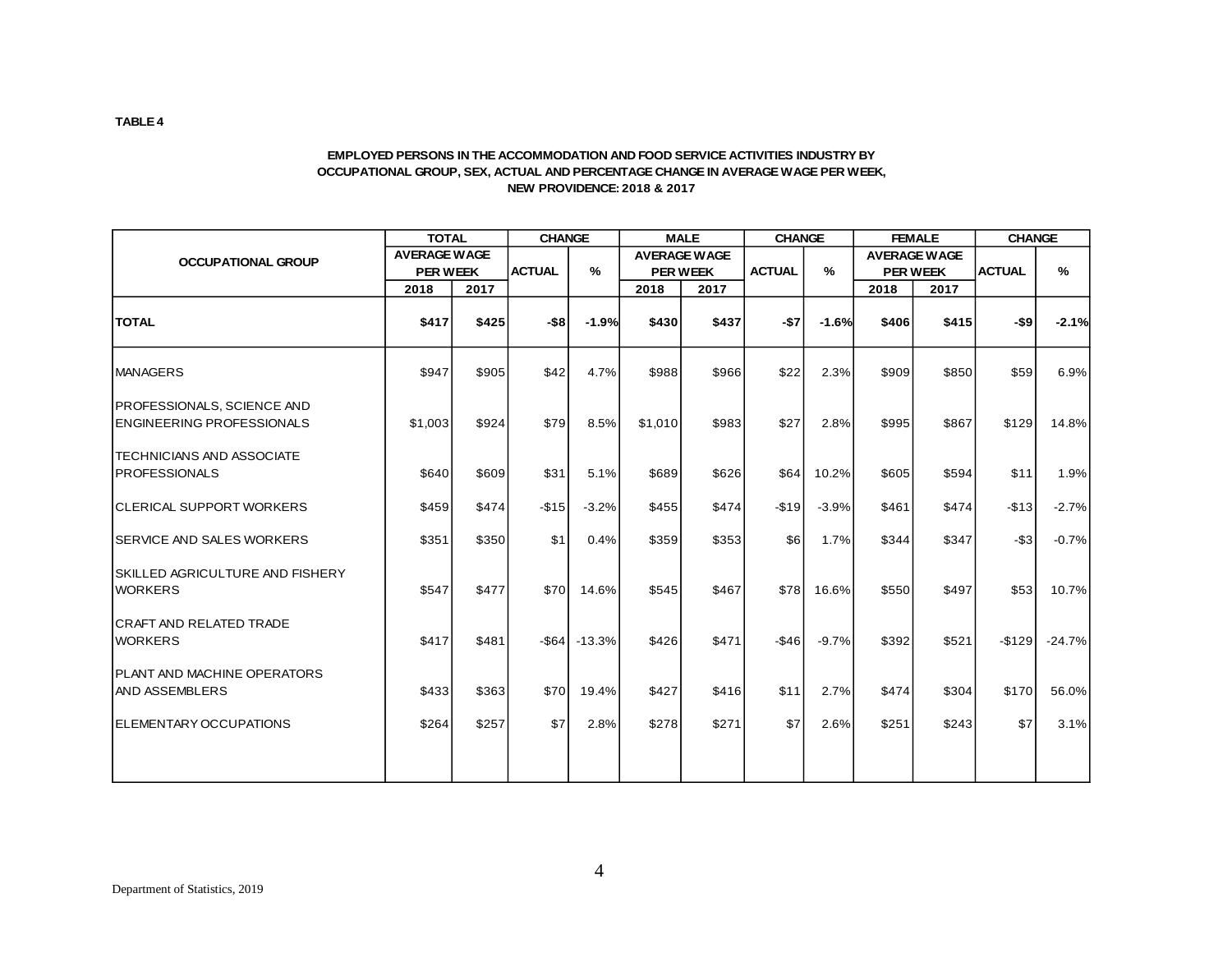| <b>OCCUPATION</b>                                                      |              | <b>AVERAGE HOURS</b><br><b>WORKED</b> |               | <b>AVERAGE WAGE PER WEEK</b> |             |               |  |
|------------------------------------------------------------------------|--------------|---------------------------------------|---------------|------------------------------|-------------|---------------|--|
|                                                                        | <b>TOTAL</b> | <b>MALE</b>                           | <b>FEMALE</b> | <b>TOTAL</b>                 | <b>MALE</b> | <b>FEMALE</b> |  |
| <b>TOTAL</b>                                                           | 39           | 39                                    | 39            | \$417                        | \$430       | \$406         |  |
| <b>MANAGERS</b>                                                        | 40           | 40                                    | 40            | \$947                        | \$988       | \$909         |  |
| Managing Directors and Chief Executives                                | 40           | 40                                    | 40            | \$1,798                      | \$1,863     | \$1,726       |  |
| <b>Finance Managers</b>                                                | 40           | 40                                    | 40            | \$1,677                      | \$2,444     | \$1,370       |  |
| Personnel and Industrials Relation Managers (Non-Governmental)         | 40           | 40                                    | 40            | \$1,255                      | \$1,354     | \$1,226       |  |
| Policy and Planning Managers                                           | 40           |                                       | 40            | \$279                        |             | \$279         |  |
| Business Services and Administration Managers Not Elsewhere Classified | 40           | 40                                    | 40            | \$995                        | \$986       | \$1,023       |  |
| Sales and Marketing Managers                                           | 40           | 40                                    | 40            | \$915                        | \$1,075     | \$850         |  |
| Advertising and Public Relations Managers                              | 40           | 40                                    | 40            | \$1,111                      | \$789       | \$1,218       |  |
| <b>Construction Managers</b>                                           | 40           | 40                                    |               | \$2,337                      | \$2,337     |               |  |
| Supply, Distribution and Related Managers                              | 40           | 40                                    | 40            | \$786                        | \$833       | \$625         |  |
| Information and Communications Technology Service Managers             | 40           | 40                                    | 40            | \$1,096                      | \$1,163     | \$962         |  |
| Financial and Insurance Services Branch Managers (Includes Dep Mgrs)   | 40           | 40                                    | 40            | \$1,289                      | \$1,343     | \$1,235       |  |
| Hotel and Motel Managers                                               | 39           | 39                                    | 39            | \$940                        | \$1,014     | \$860         |  |
| Restaurant Managers (In Hotel)                                         | 40           | 40                                    | 40            | \$769                        | \$876       | \$695         |  |
| Bars, Lounges and Night Clubs (In Hotel)                               | 40           | 40                                    | 40            | \$716                        | \$762       | \$647         |  |
| Retail and Wholesale Trade Managers                                    | 40           | 40                                    | 40            | \$747                        | \$745       | \$749         |  |
| Sports, Recreation and Cultural Centre Managers                        | 40           | 40                                    | 40            | \$783                        | \$762       | \$805         |  |
| Services Managers Not Elsewhere Classified                             | 40           | 40                                    | 40            | \$1,038                      | \$1,052     | \$958         |  |
| <b>PROFESSIONALS, SCIENCE AND ENGINEERING PROFESSIONALS</b>            | 40           | 40                                    | 40            | \$1,003                      | \$1,010     | \$995         |  |
| Specialist Medical Practitioners                                       | 40           | 40                                    |               | \$1,538                      | \$1,538     |               |  |
| Nursing Professionals                                                  | 40           |                                       | 40            | \$571                        |             | \$571         |  |
| <b>Paramedical Practitioners</b>                                       | 40           | 40                                    |               | \$1,030                      | \$1,030     |               |  |
| Environmental and Occupational Health and Hygiene Professionals        | 40           | 40                                    |               | \$938                        | \$938       |               |  |
| Accountants                                                            | 40           | 40                                    | 40            | \$1,056                      | \$876       | \$1,127       |  |
| Accountants (Non-Certified)                                            | 40           | 40                                    | 40            | \$849                        | \$989       | \$768         |  |
| Management and Organization Analysts                                   | 40           | 40                                    |               | \$435                        | \$435       |               |  |
| Policy Administration Professionals                                    | 40           | 40                                    | 40            | \$1,584                      | \$1,424     | \$1,648       |  |
| Training and Staff Development Professionals                           | 40           | 40                                    | 40            | \$869                        | \$958       | \$806         |  |
| <b>Systems Analysts</b>                                                | 40           | 40                                    | 40            | \$955                        | \$927       | \$1,061       |  |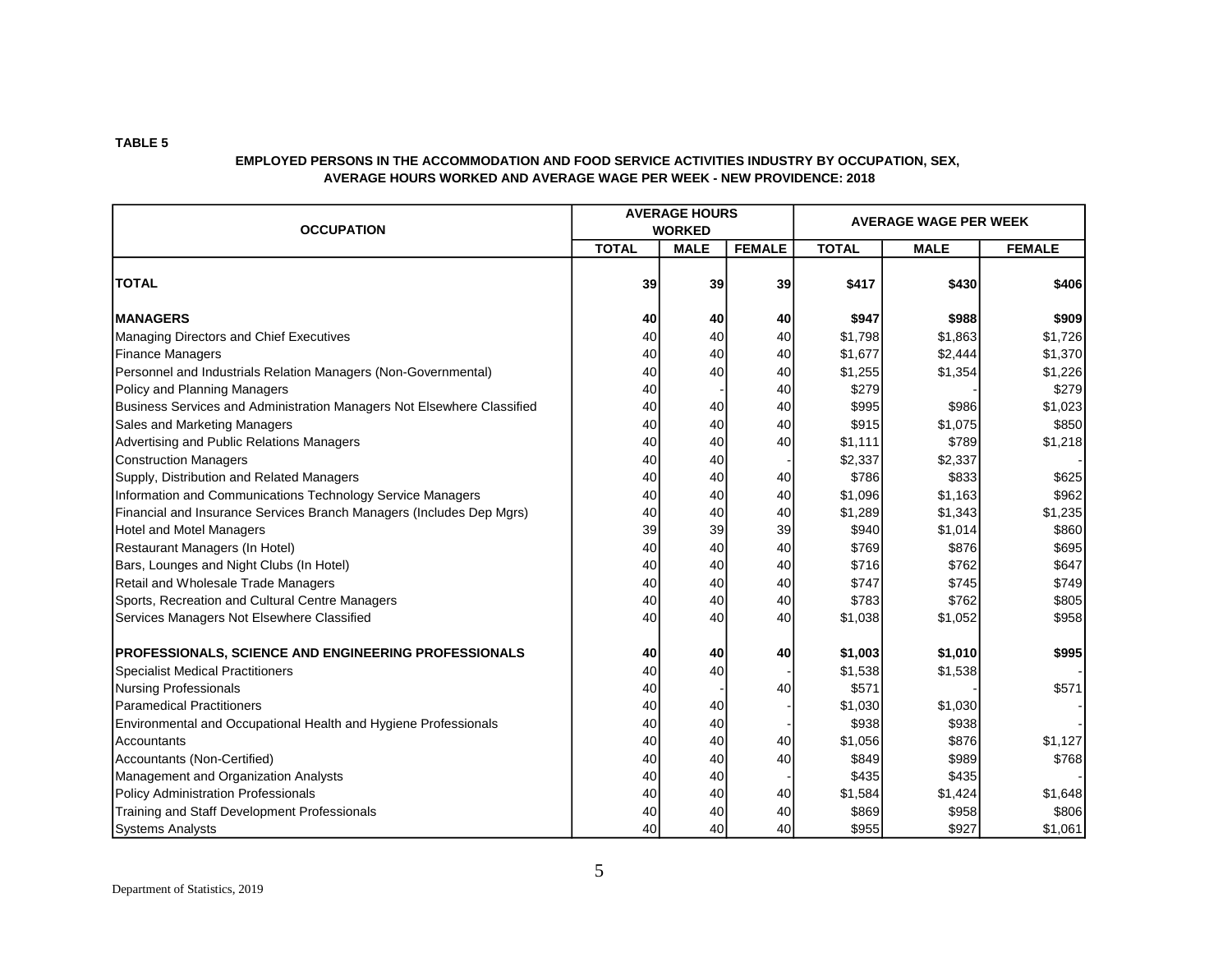|                                                                   |              | <b>AVERAGE HOURS</b> |               | <b>AVERAGE WAGE PER WEEK</b> |             |               |  |
|-------------------------------------------------------------------|--------------|----------------------|---------------|------------------------------|-------------|---------------|--|
| <b>OCCUPATION</b>                                                 |              | <b>WORKED</b>        |               |                              |             |               |  |
|                                                                   | <b>TOTAL</b> | <b>MALE</b>          | <b>FEMALE</b> | <b>TOTAL</b>                 | <b>MALE</b> | <b>FEMALE</b> |  |
| Software & Applications Developers and Analysts, N.E.C.           | 40           | 40                   | 40            | 1470                         |             |               |  |
| Database Designers and Administrators                             | 40           | 40                   |               | 1404                         | 1404        |               |  |
| <b>Systems Administrators</b>                                     | 40           | 40                   | 40            | 1362                         | 1254        | 1506          |  |
| Lawyers                                                           | 40           | 40                   | 40            | 1521                         |             | 1518          |  |
| Archivists and Curators                                           | 40           | 40                   |               | 1154                         | 1154        |               |  |
| Creative and Performing Artists Not Elsewhere Classified          | 40           |                      | 40            | 776                          |             | 776           |  |
| <b>TECHNICIANS AND ASSOCIATE PROFESSIONALS</b>                    | 40           | 40                   | 40            | 640                          | 689         | 605           |  |
| Incinerator and Water Treatment Plant Operators                   | 39           | 39                   |               | 799                          | 799         |               |  |
| Ships' Deck officers and Pilots                                   | 40           | 40                   |               | 940                          | 940         |               |  |
| Pharmaceutical Technicians and Assistants                         | 40           | 40                   | 40            | 471                          | 365         | 492           |  |
| Veterinary Technicians and Assistants                             | 40           |                      | 40            | 1923                         |             | 1923          |  |
| Physiotherapy Technicians and Assistants                          | 40           | 40                   | 40            | 489                          | 476         | 493           |  |
| Environmental and Occupational Health Inspectors and Associates   | 39           | 39                   | 40            | 570                          | 503         | 706           |  |
| Accounting Associate Professionals                                | 39           | 39                   | 39            | 507                          | 491         | 518           |  |
| Buyers                                                            | 40           | 40                   | 40            | 715                          | 868         | 675           |  |
| Conference and Event Planners                                     | 40           | 40                   | 40            | 603                          | 593         | 609           |  |
| <b>Employment Agents and Contractors</b>                          | 40           | 40                   | 40            | 930                          | 738         | 1122          |  |
| Real Estate Agents and Property Managers                          | 40           | 40                   | 40            | 1140                         | 1425        | 855           |  |
| office Supervisors                                                | 40           | 40                   | 40            | 682                          | 686         | 680           |  |
| Legal Secretaries                                                 | 40           | 40                   |               | 842                          | 842         |               |  |
| Administrative and Executive Secretaries                          | 40           | 40                   | 40            | 587                          | 484         | 595           |  |
| <b>Customs and Border Inspectors</b>                              | 40           | 40                   | 40            | 775                          | 1267        |               |  |
| Athletes and Sports Players                                       | 40           | 40                   | 40            | 524                          | 630         | 313           |  |
| Sports Coaches, Instructors and officials                         | 40           | 40                   |               | 1052                         | 1052        |               |  |
| Fitness and Recreation Instructors and Program Leaders            | 38           | 38                   | 40            | 441                          | 450         | 192           |  |
| Photographers                                                     | 40           | 40                   | 40            | 473                          | 458         | 483           |  |
| Interior Designers and Decorators                                 | 40           | 40                   | 40            | 433                          | 473         | 425           |  |
| <b>IChefs</b>                                                     | 40           | 40                   | 40            | 741                          | 865         | 621           |  |
| Information and Communications Technology Operations Technicians  | 40           | 40                   |               | 1243                         | 1243        |               |  |
| Information and Communication Technology User Support Technicians | 40           | 40                   | 40            | 571                          | 580         | 538           |  |
| <b>Computer Network and Systems Technicians</b>                   | 39           | 39                   | 40            | 575                          | 534         | 652           |  |
| Broadcasting and Audio-Visual Technicians                         | 38           | 38                   | 38            | 1240                         | 620         |               |  |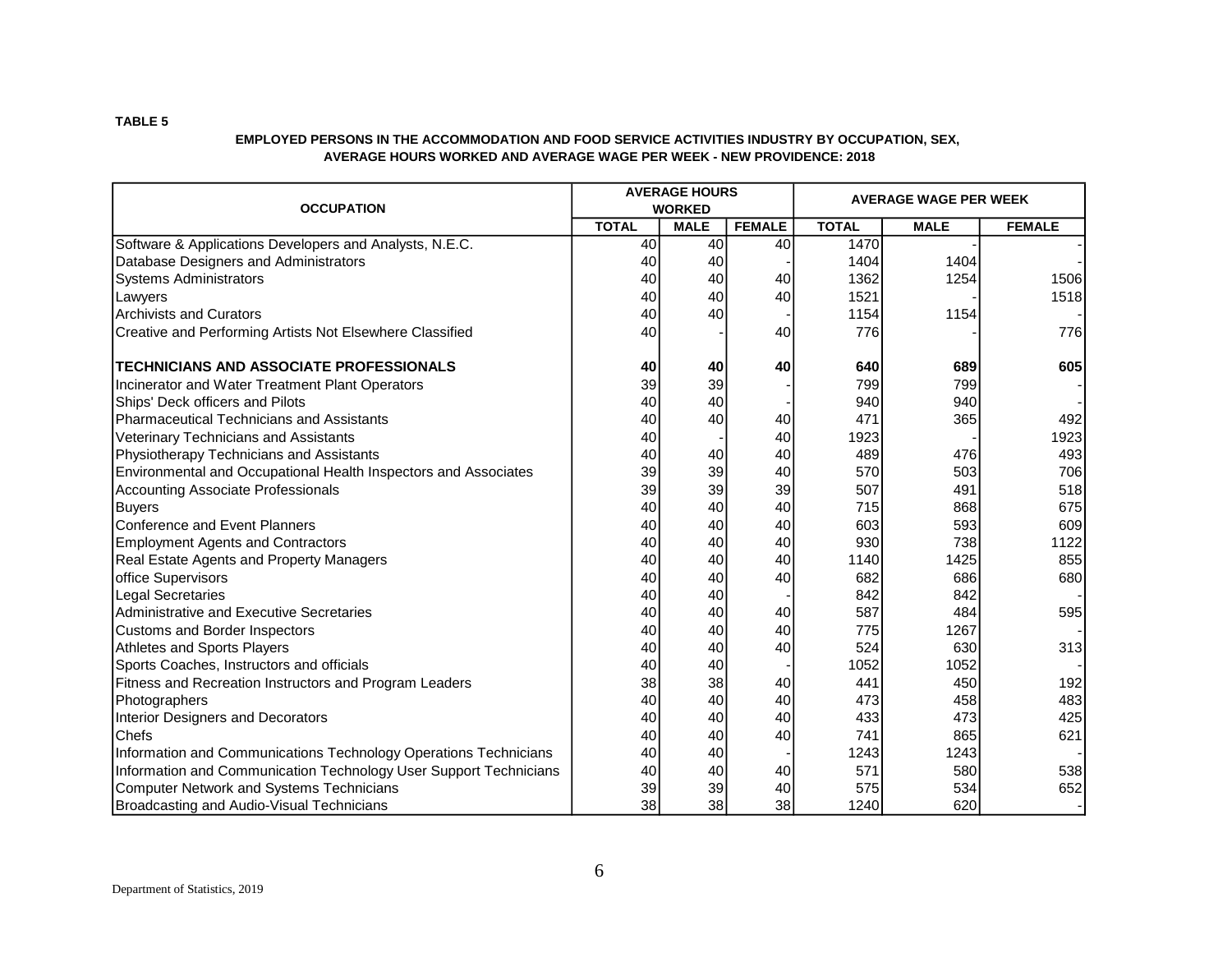| <b>OCCUPATION</b>                                                     |              | <b>AVERAGE HOURS</b><br><b>WORKED</b> |               | <b>AVERAGE WAGE PER WEEK</b> |             |                |  |
|-----------------------------------------------------------------------|--------------|---------------------------------------|---------------|------------------------------|-------------|----------------|--|
|                                                                       | <b>TOTAL</b> | <b>MALE</b>                           | <b>FEMALE</b> | <b>TOTAL</b>                 | <b>MALE</b> | <b>FEMALE</b>  |  |
|                                                                       |              |                                       |               |                              |             |                |  |
| <b>CLERICAL SUPPORT WORKERS</b>                                       | 40           | 40                                    | 40            | 459                          | 455         | 461            |  |
| <b>General office Clerks</b>                                          | 39           | 39                                    | 39            | 425                          | 564         | 398            |  |
| Secretaries (General)                                                 | 40           |                                       | 40            | 453                          |             | 453            |  |
| Data Entry Clerks                                                     | 40           | 40                                    |               | 481                          | 481         |                |  |
| Bookmakers, Croupiers and Related Gaming Workers                      | 40           | 40                                    | 40            | 460                          | 464         | 457            |  |
| <b>Telephone Switchboard Operators</b>                                | 38           | 38                                    | 38            | 416                          | 321         | 435            |  |
| <b>Hotel Receptionists</b>                                            | 39           | 39                                    | 39            | 442                          | 422         | 450            |  |
| Receptionists (General)                                               | 38           | 38                                    | 38            | 425                          | 391         | 427            |  |
| <b>Client Information Workers Not Elsewhere Classified</b>            | 40           | 40                                    | 39            | 462                          | 488         | 429            |  |
| Accounting and Bookkeeping Clerks                                     | 39           | 39                                    | 39            | 492                          | 451         | 514            |  |
| <b>Payroll Clerks</b>                                                 | 40           | 40                                    | 40            | 693                          | 960         | 631            |  |
| <b>Stock Clerks</b>                                                   | 40           | 40                                    | 40            | 379                          | 360         | 439            |  |
| <b>Production Clerks</b>                                              | 40           | 38                                    | 40            | 303                          | 285         | 306            |  |
| Mail Carriers and Sorting Clerks                                      | 40           |                                       | 40            | 493                          |             | 493            |  |
| <b>Personnel Clerks</b>                                               | 40           | 40                                    | 40            | 575                          | 624         | 565            |  |
| <b>SERVICE AND SALES WORKERS</b>                                      | 39           | 39                                    | 39            | 351                          | 359         | 344            |  |
| <b>Travel Guides</b>                                                  | 39           | 40                                    | 39            | 416                          | 440         | 405            |  |
| Cooks                                                                 | 38           | 38                                    | 38            | 348                          | 355         | 346            |  |
| Pantry Worker In Hotel & Restaurant                                   | 38           | 38                                    | 38            | 343                          | 300         | 353            |  |
| Waiters (In Hotel)                                                    | 38           | 38                                    | 38            | 227                          | 214         | 236            |  |
| Bartenders (In Hotel)                                                 | 39           | 39                                    | 38            | 257                          | 264         | 245            |  |
| Maitre'd and Food & Beverage Supervisors (Restaurant Or Bar In Hotel) | 39           | 39                                    | 39            | 564                          | 561         | 567            |  |
| Cleaning & Housekeeping Supervisors In Hotels                         | 40           | 40                                    | 40            | 626                          | 660         | 602            |  |
| <b>Domestic Housekeepers</b>                                          | 39           | 38                                    | 40            | 384                          | 335         | 591            |  |
| <b>Building Caretakers</b>                                            | 39           | 39                                    | 39            | 483                          | 489         | 424            |  |
| Pet Groomers and Animal Care Workers                                  | 40           | 40                                    | 40            | 523                          | 487         | 577            |  |
| Personal Services Workers Not Elsewhere Classified                    | 39           | 39                                    | 39            | 366                          | 379         | 363            |  |
| Stall and Market Salespersons                                         | 38           | 38                                    | 38            | 412                          | 412         | 412            |  |
| Shop Keepers                                                          | 40           | 40                                    | 40            | 18                           | 136         | $\overline{0}$ |  |
| <b>Shop Supervisors</b>                                               | 39           | 38                                    | 40            | 396                          | 322         | 488            |  |
| <b>Shop Sales Assistants</b>                                          | 38           | 38                                    | 38            | 285                          | 284         | 285            |  |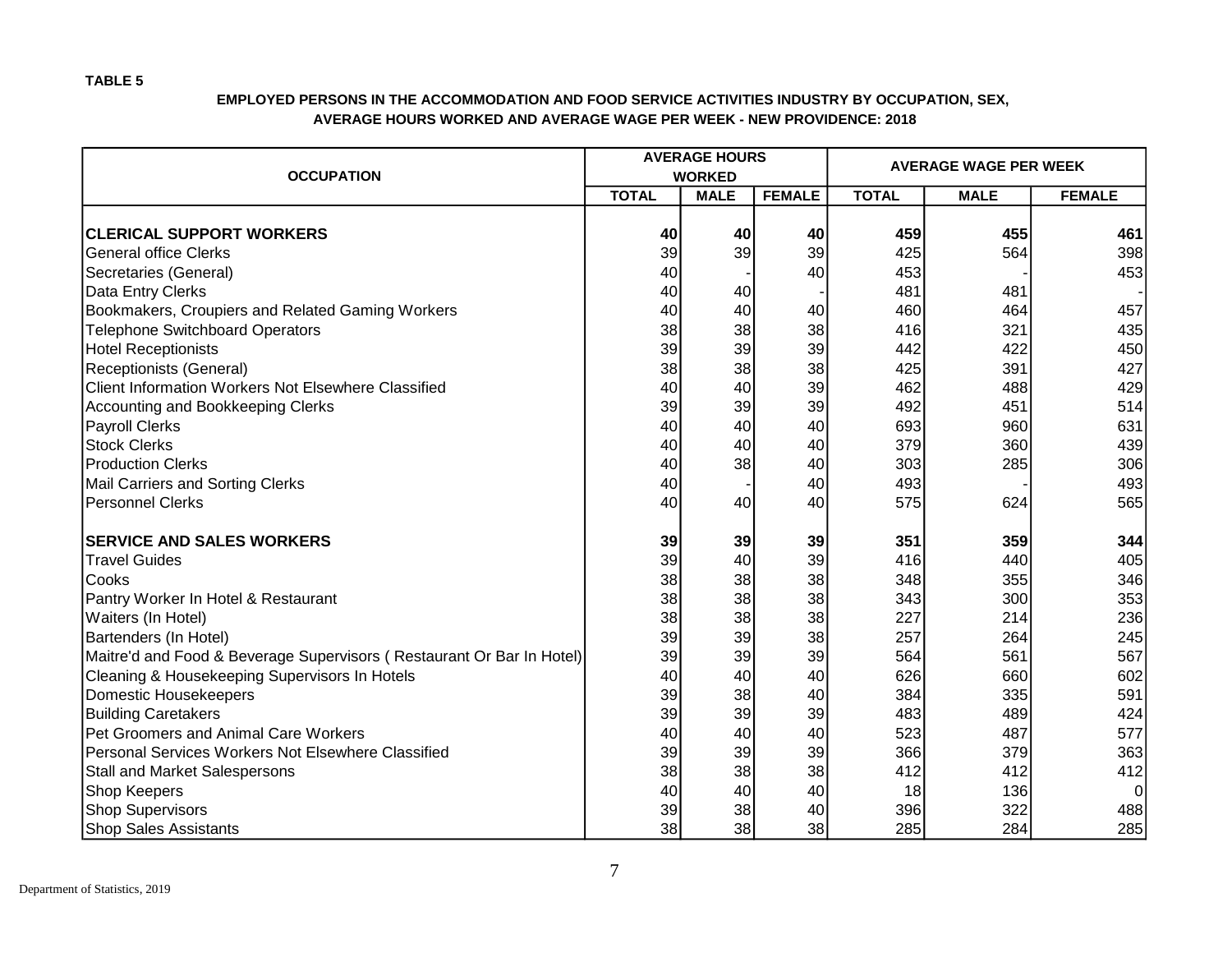|                                                               |              | <b>AVERAGE HOURS</b> |                 | <b>AVERAGE WAGE PER WEEK</b> |             |               |  |  |
|---------------------------------------------------------------|--------------|----------------------|-----------------|------------------------------|-------------|---------------|--|--|
| <b>OCCUPATION</b>                                             |              | <b>WORKED</b>        |                 |                              |             |               |  |  |
|                                                               | <b>TOTAL</b> | <b>MALE</b>          | <b>FEMALE</b>   | <b>TOTAL</b>                 | <b>MALE</b> | <b>FEMALE</b> |  |  |
| <b>Cashiers and Ticket Clerks</b>                             | 38           |                      | $\overline{38}$ | 352                          |             | 352           |  |  |
| Cashiers (Restaurants and Bars In Hotel)                      | 38           | 38                   | 38              | 358                          | 343         | 371           |  |  |
| Cashiers (Restaurants and Bars Not In Hotel)                  | 40           | 40                   | 40              | 428                          | 428         | 427           |  |  |
| <b>Service Station Attendants</b>                             | 38           | 38                   | 38              | 318                          | 320         | 300           |  |  |
| <b>Food Service Counter Attendants</b>                        | 38           | 38                   | 38              | 237                          | 240         | 236           |  |  |
| Sales Workers Not Elsewhere Classified                        | 38           | 38                   | 38              | 265                          | 266         | 265           |  |  |
| <b>Child Care Workers</b>                                     | 40           |                      | 40              | 570                          |             | 570           |  |  |
| <b>Security Guards</b>                                        | 40           | 40                   | 40              | 446                          | 436         | 461           |  |  |
| <b>Protective Services Workers Not Elsewhere Classified</b>   | 39           | 39                   | 40              | 269                          | 264         | 299           |  |  |
| SKILLED AGRICULTURAL, FORESTRY AND FISHERY WORKERS            | 40           | 40                   | 40              | 547                          | 545         | 550           |  |  |
| Gardeners, Horticultural and Nursery Growers                  | 40           | 40                   | 40              | 633                          | 641         | 605           |  |  |
| Aquarist                                                      | 40           | 40                   | 40              | 526                          | 513         | 543           |  |  |
| <b>CRAFT AND RELATED TRADE WORKERS</b>                        | 38           | 38                   | 38              | 417                          | 426         | 392           |  |  |
| <b>Bricklayers and Related Workers</b>                        | 38           | 38                   |                 | 435                          | 435         |               |  |  |
| Carpenters and Joiners                                        | 38           | 38                   | 38              | 456                          | 458         | 414           |  |  |
| Glaziers                                                      | 40           |                      | 40              | 692                          |             | 692           |  |  |
| <b>Plumbers and Pipe Fitters</b>                              | 38           | 38                   |                 | 519                          | 519         |               |  |  |
| <b>Painters and Related Workers</b>                           | 38           | 38                   | 38              | 440                          | 446         | 422           |  |  |
| <b>Toolmakers and Related Workers</b>                         | 38           | 38                   | 38              | 432                          | 433         | 432           |  |  |
| <b>Motor Vehicle Mechanics and Repairers</b>                  | 39           | 39                   |                 | 546                          | 546         |               |  |  |
| Agricultural and Industrial Machinery Mechanics and Repairers | 38           | 38                   | 38              | 343                          | 349         | 325           |  |  |
| Handicraft Workers In Wood, Basketry and Related Materials    | 40           |                      | 40              | 506                          |             | 506           |  |  |
| Printers                                                      | 38           | 38                   |                 | 380                          | 380         |               |  |  |
| <b>Building and Related Electricians</b>                      | 38           | 38                   | 38              | 502                          | 504         | 444           |  |  |
| Butchers, Fishmongers and Related Food Preparers              | 38           | 38                   | 38              | 395                          | 403         | 379           |  |  |
| Bakers, Pastry-Cooks and Confectionery Makers                 | 40           | 40                   | 40              | 574                          | 600         | 503           |  |  |
| Tailors, Dressmakers, Furriers and Hatters                    | 40           | 40                   | 40              | 520                          | 581         | 500           |  |  |
| PLANT AND MACHINE OPERATORS AND ASSEMBLERS                    | 39           | 39                   | 40              | 433                          | 427         | 474           |  |  |
| Laundry Machine Operators                                     | 40           | 40                   | 40              | 610                          | 599         | 655           |  |  |
| <b>Steam Engine and Boiler Operators</b>                      | 38           | 38                   |                 | 506                          | 506         |               |  |  |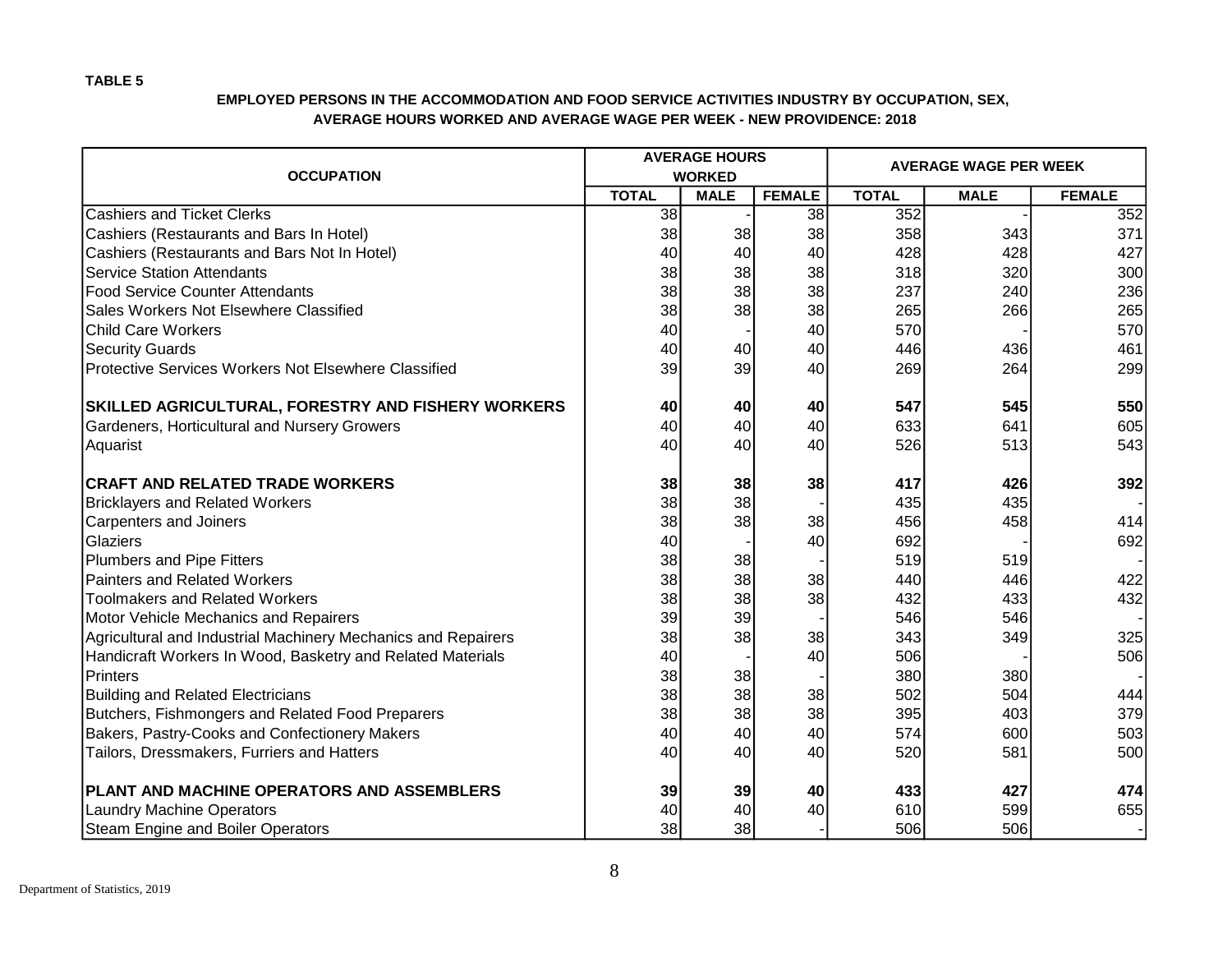| <b>OCCUPATION</b>                                        |              | <b>AVERAGE HOURS</b><br><b>WORKED</b> |                 | <b>AVERAGE WAGE PER WEEK</b> |             |               |  |  |
|----------------------------------------------------------|--------------|---------------------------------------|-----------------|------------------------------|-------------|---------------|--|--|
|                                                          | <b>TOTAL</b> | <b>MALE</b>                           | <b>FEMALE</b>   | <b>TOTAL</b>                 | <b>MALE</b> | <b>FEMALE</b> |  |  |
| Car, Taxi and Van Drivers                                | 39           | 39                                    | 40              | 390                          | 386         | 414           |  |  |
| <b>Heavy Truck and Lorry Drivers</b>                     | 38           | 38                                    |                 | 372                          | 372         |               |  |  |
| Earthmoving and Related Plant Operators                  | 40           | 40                                    |                 | 268                          | 268         |               |  |  |
| Crane, Hoist and Related Plant Operators                 | 38           | 38                                    | 38              | 409                          | 409         | 410           |  |  |
| Ships' Deck Crews and Related Workers                    | 39           | 39                                    |                 | 406                          | 406         |               |  |  |
| <b>IELEMENTARY OCCUPATIONS</b>                           | 39           | 38                                    | 39              | 264                          | 278         | 251           |  |  |
| Cleaners and Helpers In offices and Other Establishments | 40           | 40                                    | 40              | 399                          | 433         | 382           |  |  |
| Cleaners and Helpers In Hotels                           | 39           | 39                                    | 39              | 249                          | 287         | 240           |  |  |
| Hand Launderers and Pressers                             | 38           | 38                                    | 38              | 328                          | 316         | 334           |  |  |
| <b>Other Cleaning Workers</b>                            | 38           | 38                                    |                 | 351                          | 351         |               |  |  |
| Garden and Horticultural Labourers                       | 38           | 38                                    | 39              | 319                          | 324         | 288           |  |  |
| Kitchen Helpers                                          | 38           | 38                                    | 38              | 266                          | 261         | 276           |  |  |
| <b>Sweepers and Related Labourers</b>                    | 40           | 40                                    |                 | 542                          | 542         |               |  |  |
| Messengers, Package Deliverers and Luggage Porters       | 38           | 38                                    | 39              | 251                          | 248         | 336           |  |  |
| <b>Odd Job Persons</b>                                   | 38           | 38                                    | 38              | 342                          | 344         | 320           |  |  |
| Meter Readers and Vending-Machine Collectors             | 38           | 38                                    |                 | 481                          | 481         |               |  |  |
| Elementary Workers Not Elsewhere Classified              | 39           | 39                                    | 39 <sub>l</sub> | 303                          | 311         | 282           |  |  |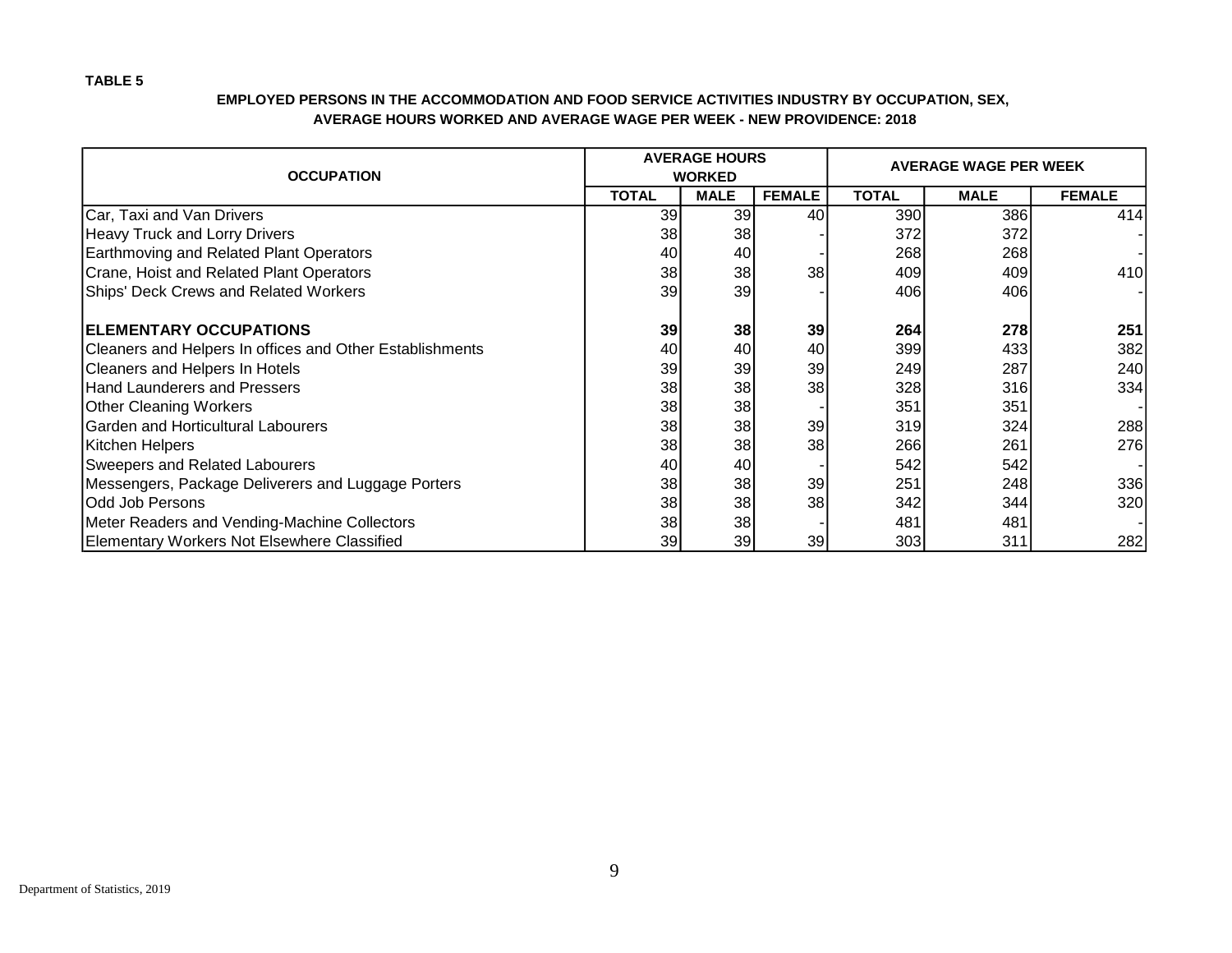